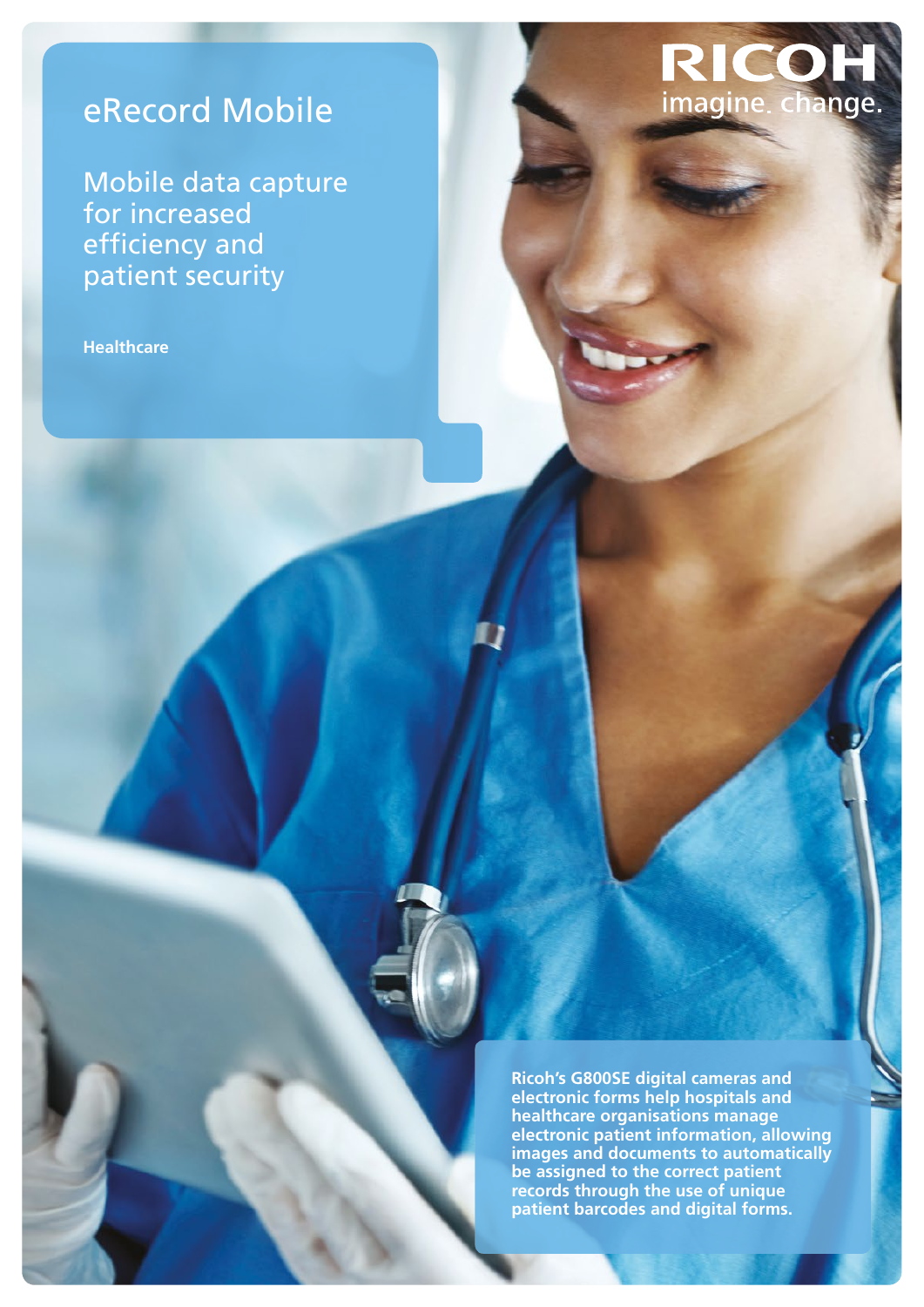

### Refining the patient documentation process

As hospitals and healthcare organisations care for an ever-growing number of patients with increasingly high expectations when it comes to treatment methods, quality and waiting times, the emphasis is now squarely on them to innovate.

In the past, image filing was a labour intensive process whereby a nurse took a picture of a patient, operation or wound and then wrote down that patient's information by hand. This was uploaded manually by a second person before having to be assigned to the correct patient in the hospital's document management system.

Ricoh's eRecord Mobile solution enables healthcare organisations to automate this process, improving the quality of service provided to patients by not only saving time, but reducing the risk of human error caused by manual data entry. This method is also more secure, as information captured using barcode scanning or an electronic form on a tablet, is transmitted digitally, straight to the correct hospital system.

eRecord Mobile ensures a fast flow of information, leading to improved patient care and simplified, more efficient processes for healthcare staff.



**Nearly two thirds (62 per cent) of healthcare professionals across Europe say information sharing internally is worse, or just the same as in 2009.\***

**Despite the widespread excitement and value placed in a tech evolved workplace, less than a third of employees (29 per cent) say their company has a strong appetite for creating new ways of working and deploying technologies to make the future a reality.\*\***

\*A New Perspective: Ricoh Document Governance Index 2012, an independent study commissioned by Ricoh and conducted by Coleman Parkes

\*\* Employee survey on workplace technologies of the future, commissioned by Ricoh and conducted by Coleman Parkes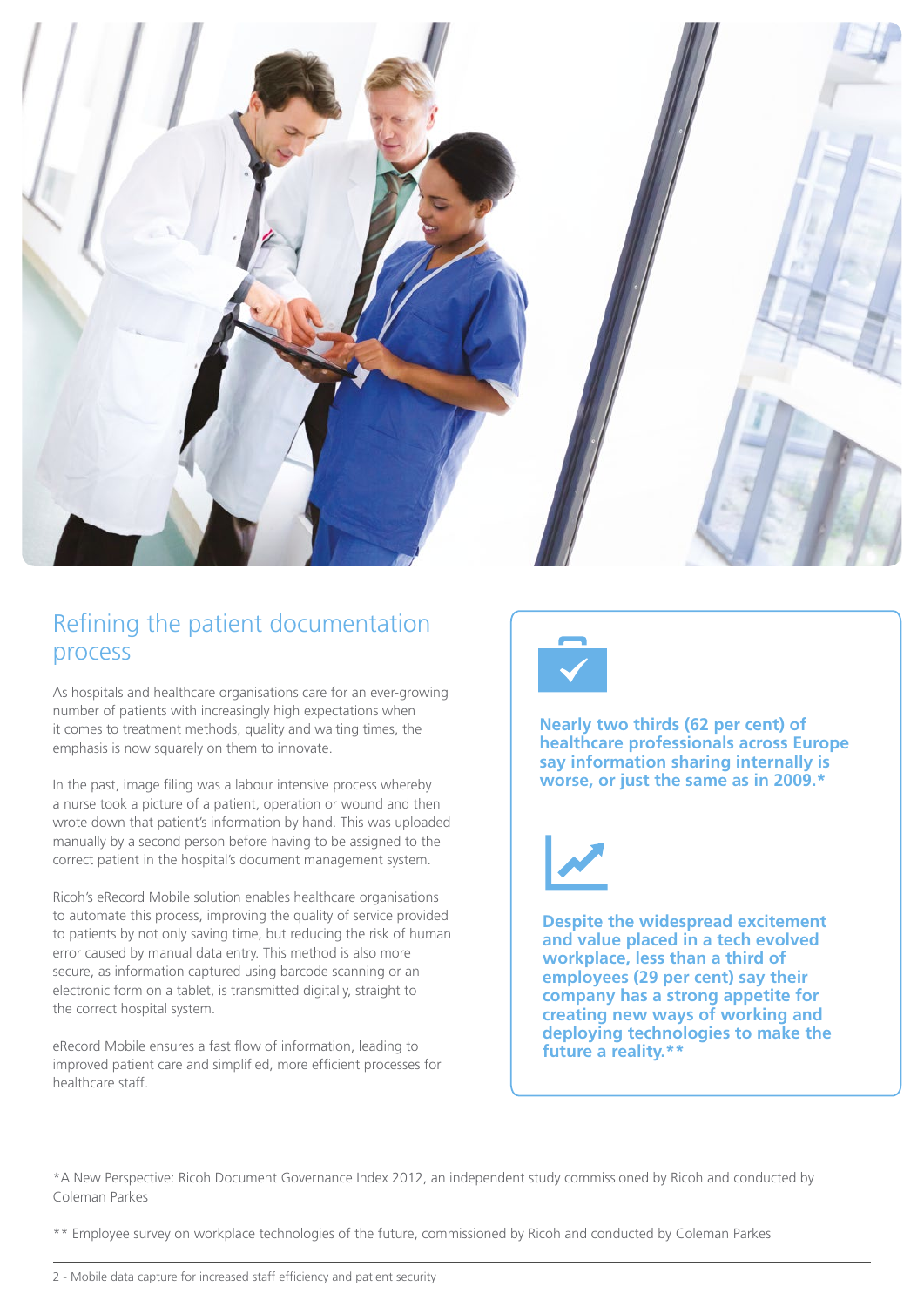

#### Guaranteeing a fast flow of information for improved patient care

Ricoh's eRecord Mobile solution allows hospital staff, using Ricoh's G800SE camera, to take pictures of patient wounds and upload them effortlessly onto the hospital system using Wi-Fi. By including patient barcodes in the metadata of images, photos are automatically allocated to the right patient on the hospital's system.

The camera reads the patient barcode printed on wristbands or beds and because the assignment of images to patient records no longer has to be done manually, the margin for error is reduced, leading to more accurate documentation.

Allowing healthcare staff to collect patient information in a digital format from the start helps to prevent siloed workflows and ensures multiple staff can access records at one time. Moreover, in the future, using mobile solutions may help to speed up this process even further.

The solution also includes a tablet, so nurses can take notes and upload them automatically. In the past, handwritten notes had to be typed up manually, which took up a lot of time or wasn't done and they remained paper-based. This led to frequent errors, or meant that information wasn't available to colleagues on other wards.

eRecord Mobile ensures a seamless documentation process, increased security and reduces paper waste. By optimising the process, staff spend less time handling administration and more time with patients, helping to improve patient treatment.

## Key Benefits

- More efficient process
- Reduces the risk of human error
- Patient information more readily available to staff
- Increased security
- Ensures a joined up system
- Saves paper



**Figure1: eRecord Mobile process**

<sup>3 -</sup> Mobile data capture for increased staff efficiency and patient security